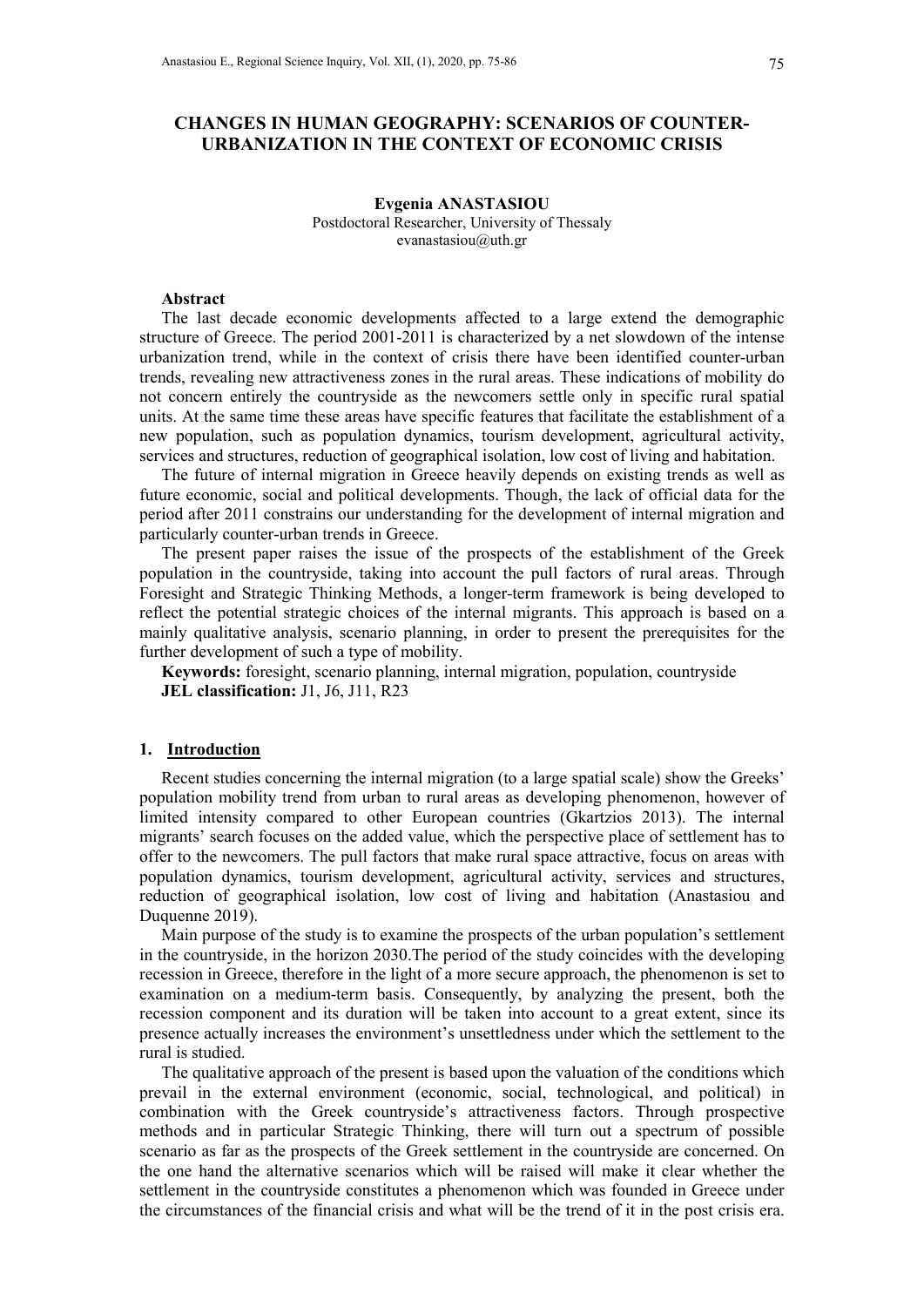On the other hand, scenarios will play a major role in the decision making process as well as in the policymaking in order to plan strategies concerning the revival of the countryside.

## **2. Return to the countryside in the context of crisis in Greece**

In recent decades there is observed an increase in the population of urban areas and moreover an agglomeration effect of the Greek population in the two main metropolitan areas, Athens and Thessaloniki (Kotzamanis and Michou 2010). This population distribution change (Dimelli 2016) is mainly caused due to the depreciation of the primary sector and the simultaneous rapid development of the tertiary one (Pnevmatikos, Polyzos, and Tsiotas 2019). As a result, due to the depopulation a large part of the rural areas is characterized as fragile, disadvantaged and marginal (Hadjou and Duquenne 2013). It is evident through the censuses that the alpine population is leaving the mountainous settlements for destinations with urban identity (Xanthos, Ladias, and Genitsaropoulos 2013). At the same time though, the Greek countryside has started changing and transforming to a place of multiple economic and social activities development (Gousios 1999). There is furthermore a trend to focus on the improvement of quality of life in the rural areas rather than primary sector competitiveness (Papadopoulou, Papalexiou, and Hasanagas 2012).

The examination of the settlement in the countryside during the decade 2001-2011 has shown a trend on out of the urban space (Anthopoulou, Kaberis, and Petrou 2017; Anthopoulou and Petrou 2015; Anastasiou and Duquenne 2017). The economic crisis in Greece affected directly and to a large extends the urban areas. Region of Attica (includes the metropolitan area of Athens) has suffered a significant stress, mainly due to the nature of the economic activities developed there. At the same time, rural space has been shown to be more resilient to the economic crisis (Psycharis, Kallioras, and Pantazis 2014).

A great part of the Greek countryside (30% on urban municipal inflows) is characterized by a particularly remarkable counter urban flows intensity  $(10\% - 25\%)$ , whereas the settlement takes place in the predominant rural and semi-rural municipalities (Anastasiou and Duquenne 2017). The onset of the crisis in Greece and specifically the period 2008-2011, coincides with the move of almost 17,000 people from the urban space to rural areas in order to work in the primary sector (Kasimis and Papadopoulos 2013). Qualitative surveys link these movements with the existence of high family ties and owned property (Gkartzios 2013). Furthermore, quantitative research reveals that a vast majority of young Athenians, especially those stricken by unemployment, is willing to change place of residence and move towards non-metropolitan destinations (Remoundou, Gkartzios, and Garrod 2016).

The Greeks moving in the internal part of the country go to various places: each age group moves to specific regions according to their needs. Despite the fact that the urban population's tendency to settle in the countryside was diagnosed (Koutsou and Anthopoulou 2008; Duquenne 2009), these movements had a particular intention, while the movers' flows were seen in particular patterns of regions (Anastasiou and Duquenne 2017), in other words there exist several types of rural mobilities (Pratsinakis, Hatziprokopiou, and King 2017). The majority of these municipal inflows is nowhere near to some urban center and is concentrated mostly on mountainous as well as insular and coastal parts of Greece. This fact confirms that it is not just about an urban influence to the neighboring space, but there is indeed a developing rural trend of a new classification in the population, resulting in the reformation of the predominantly rural countryside both to a social and economic level.

Discussions about the rural settlement of the Greeks amid the economic crisis are taking place within the academic community. What is at stake here is the likelihood of the countryside's revitalization, since counter-urban trend was not a temporary phenomenon but was actually confirmed over the next ten years. The recession Greece suffered starting in 2008, was probably the onset of the emergence of urban mobility flows in the Greek countryside. Given that, what is raised here is as to what extend this recession acted as a motive of a real change of lifestyle. However, the bibliography along with the exploratory research focusing on the counter urban trends in the context of the crisis is limited (Gkartzios 2013; Anthopoulou, Kaberis, and Petrou 2017), whereas the census data do not include the reasons for changing place of residence and therefore it is complicated to come to reliable conclusions. A recent qualitative research conducted in Greece depicts the relocation and/or the willingness of relocation of Athenian households to the Greek province in the context of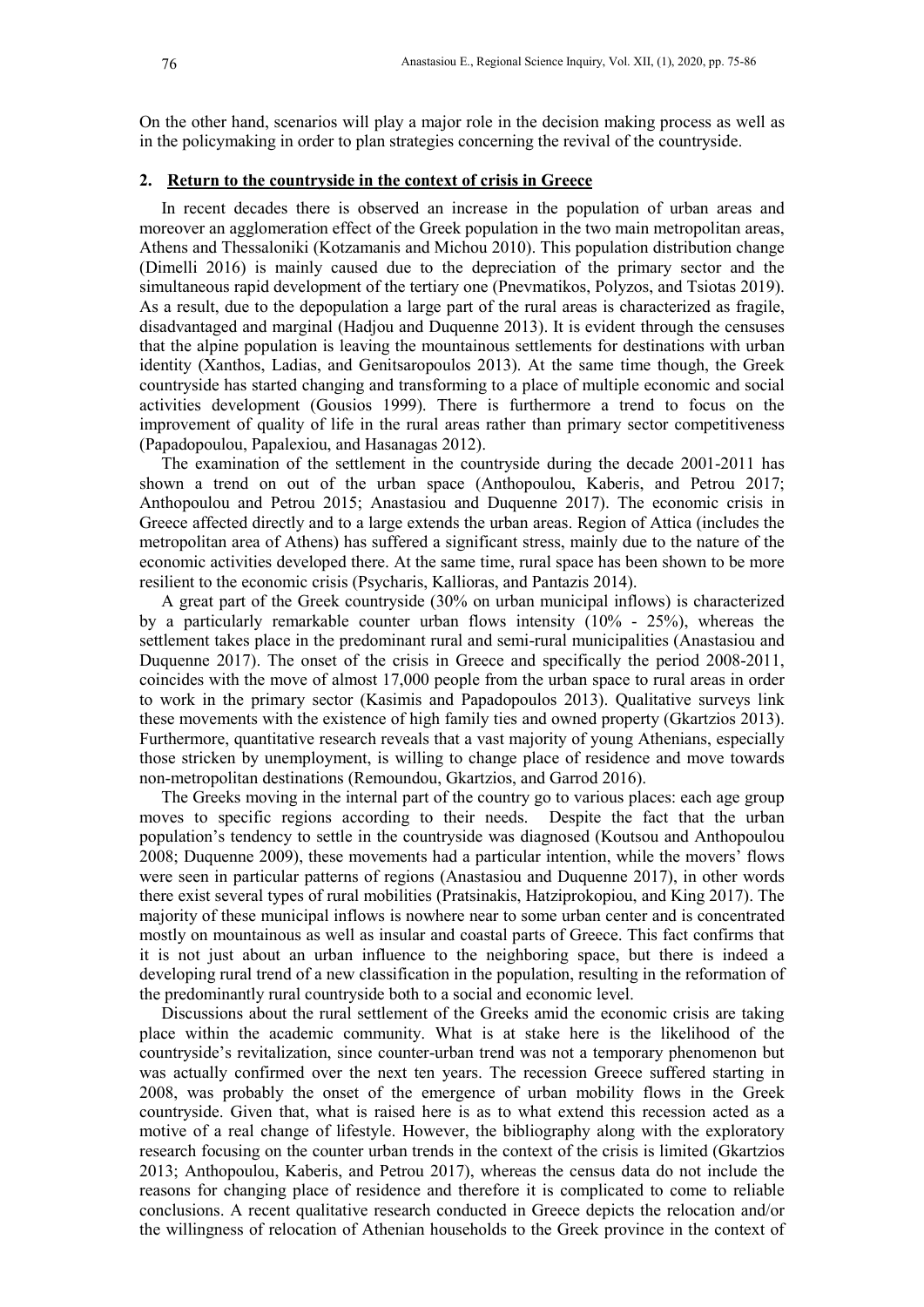the crisis (Gkartzios and Scott 2015). Empirical studies also reveal that a respectively big proportion of counter-urbans associate their move to the rural with the crisis, whereas the relocation is focused on medium sized towns (Gkartzios, Remoundou, and Garrod 2017).

### **3. Foresight philosophy and scenario planning methodology**

It is acknowledged that the attempts to make accurate predictions for specific future points encrypt high risk and thus there has been established an alternative way of thinking that incorporates a number of possible futures (Portaleoni et al. 2013). Foresight is a planning method developed initially by military planning that, especially in the last decade, is applied in European social policy in order to combine possible futures, strategic planning and policy making (Kurekova 2014; Stratigea 2014). Foresight is highly connected to the human capacity (Conway 2004) and concerns our ability to think of the future systematically and make "mental maps" (Central & East European Health Policy Network 2012) for the ultimate purpose of making decisions in the present (Voros 2001). These kind of future mental maps, in other words the alternative future scenarios, might happen, but they also might not happen (Vah Jevšnik and Toplak 2014). Strategic thinking (Foresight) is the first part of the Strategy development process, followed by Strategic Decision Making and Strategic Planning. At this stage it is not paid the proper attention, since thinking is just a vague meaning and it cannot directly produce quantitative results (Conway 2014), nevertheless is the key stage for developing strategies.

Foresight methodologies are classified into four successive levels (Table 1) depending on the questions to be answered (Input, Foresight, Output, Strategy).

|           | <b>Levels</b>  | <b>Questions</b>                       | <b>Representative Tools</b>                                                                    |
|-----------|----------------|----------------------------------------|------------------------------------------------------------------------------------------------|
|           | Input          | What is going on?                      | Delphi, Environmental<br>Scanning                                                              |
| Foresight | Analysis       | What seems to be<br>happening?         | Trend analysis, cross-impact<br>matrices                                                       |
|           | Interpretation | What's really happening?               | <b>Systems Thinking</b><br>Causal Layered Analysis                                             |
|           | Prospection    | What might happen?                     | Scenarios, Visioning<br>Normative methods,<br><b>Backcasts</b>                                 |
|           | Output         | What might we need to do?              | Reports, Presentations<br>Workshops                                                            |
|           | Strategy       | What will we do?<br>How will we do it? | Strategy Development &<br><b>Strategic Planning:</b><br>individual, workgroup,<br>society, etc |

### **Table 1: Foresight Methodologies Classification**

Source: (Voros 2003), Author's compilation

Foresight features a deep diversification in relation to the alternative prediction methods. It uses a multi-scientific approach based on the principle that not all problems that we face can be made logically sustainable if they are broken down to one dimension and divided into several parts. Instead, Foresight suggests an approach which is aware of the realities as a whole, including all variables acting on them, regardless of their type (De Jouvenel 2004).

The Prospective methods constitute the most crucial and creative stage for the development of a strategy. Since the future is explored, the actors are creating images concerning potential future developments on which they can try their strategy through questions such as "What if…?". The most important fact is that future potential dangers are being examined, yet without having consequences to be transferred to the present. The prospective methods are in pursuit of developing a viewpoint of alternative future prospects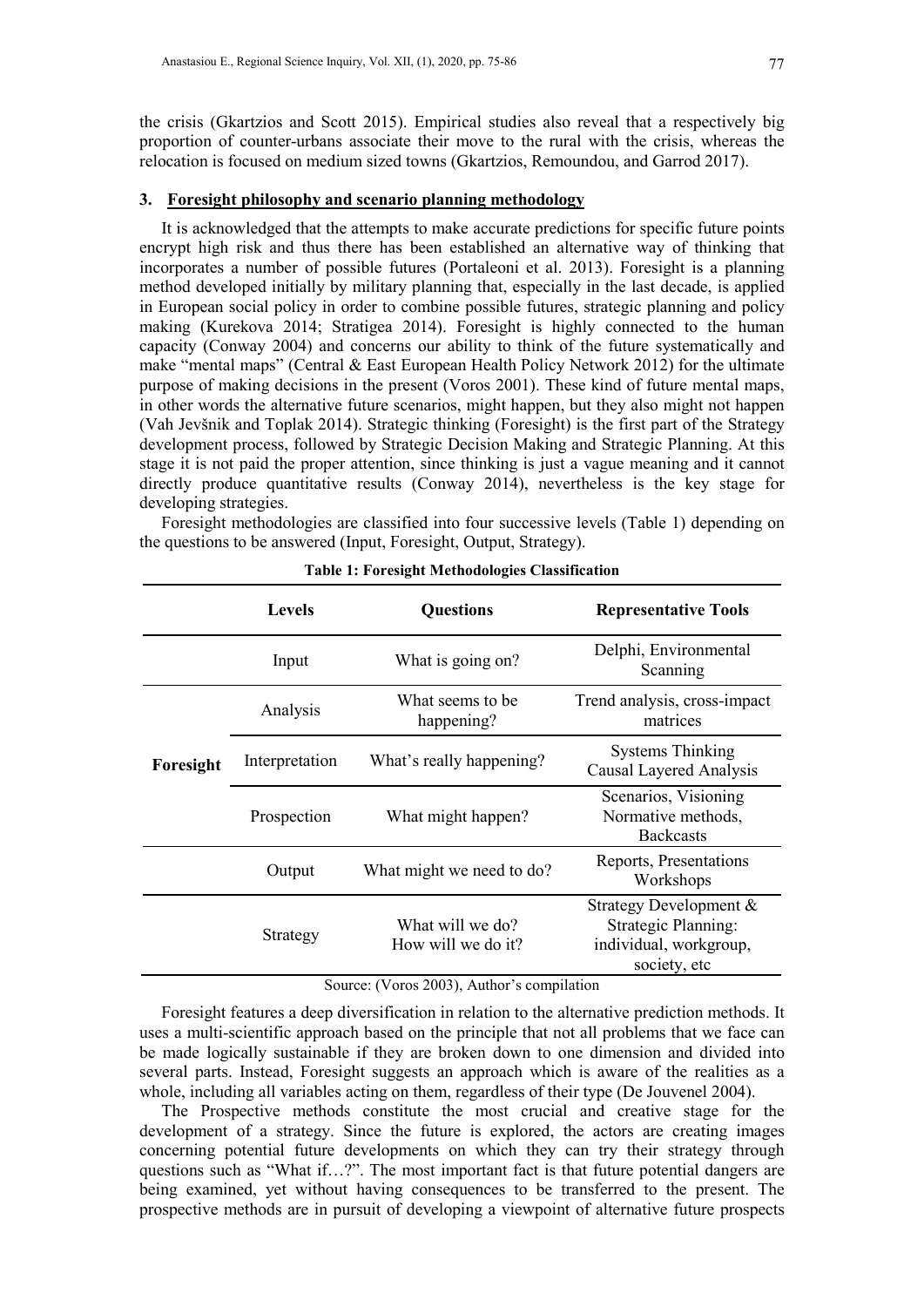regarding a phenomenon. Programming scenarios is a well-known prospective method which is cooperative and not an isolated activity (Ogilvy 2000). The scenario development is an anthropocentric method demanding knowledge and expertise as combines and intersects information about the external environment as well as information about the internal one.

The scenario planning aim as in every "future" method is not to foresee the future since this is impossible (De Jouvenel 2004), but to project some alternatives as to what may be possible to happen. The exploration of the alternative futures requires a cautious approach since is the mainstay of strategy developments. When scenario making is done properly then fresh and innovative ways of thinking arise. The most critical point here is that scenario planning is a tool, not an output (Conway 2014), while there is a specific methodological framework to be followed (Table 2).

| <b>Stages</b>                       | <b>Description</b>                                                                   |  |
|-------------------------------------|--------------------------------------------------------------------------------------|--|
| Definition of the scope             | Time frame<br>Scope of the analysis                                                  |  |
| <b>Environmental Scanning</b>       | Internal Environment<br><b>External Environment</b><br>Driving Forces - Basic Trends |  |
| Identification of Key Uncertainties | Evaluation of driving forces                                                         |  |
| Scenario Matrix                     | Influence – Uncertainty Grid                                                         |  |
| Scenario Development                | Intuition, sensibility                                                               |  |

|  |  | Table 2: The scenario development stages |  |
|--|--|------------------------------------------|--|
|--|--|------------------------------------------|--|

Each scenario describes the result of the combination of a series of elements. This process incorporates past and present information, to be interpreted with reference to probe future strategic possibilities. The scenarios are based on the analysis and interpretation of the information about the external factors of the change, which may be crucial enough for the under study phenomenon (Conway 2004; Voros 2001).

In a review of scenario planning literature on migration and mobility studies it is evident that foresight methods act complementary and consist useful tools for migration policy and decision making in the medium-term future (Kurekova, 2014; Saunders and Arminaite, 2014; Vah Jevšnik and Toplak, 2014; Stratigea, 2014). Furthermore, foresight is a driving force for pushing regional competitiveness as well as resilience (Zakharova et al. 2016).

### **4. Analysis**

The internal environment of the under study phenomenon concerns the main interpretive factors of the settlement in the Greek countryside (pull factors) (Anastasiou and Duquenne, 2019): population dynamics, tourism development, agricultural activity, services and structures, reduction of geographical isolation, low cost of living and habitation. As regards external environment, the future of counter-urbanization in Greece heavily depends on existing trends as well as future economic, social, digital and political developments (Table 3). For this reason, a thorough bibliographic search took place, as well as a series of interviews was contacted to experts of acknowledged research experience, regarding the developments in the countryside and the influence of crisis in the internal migration flows and in particular of the counter-urban ones.

Source: (De Jouvenel 2004)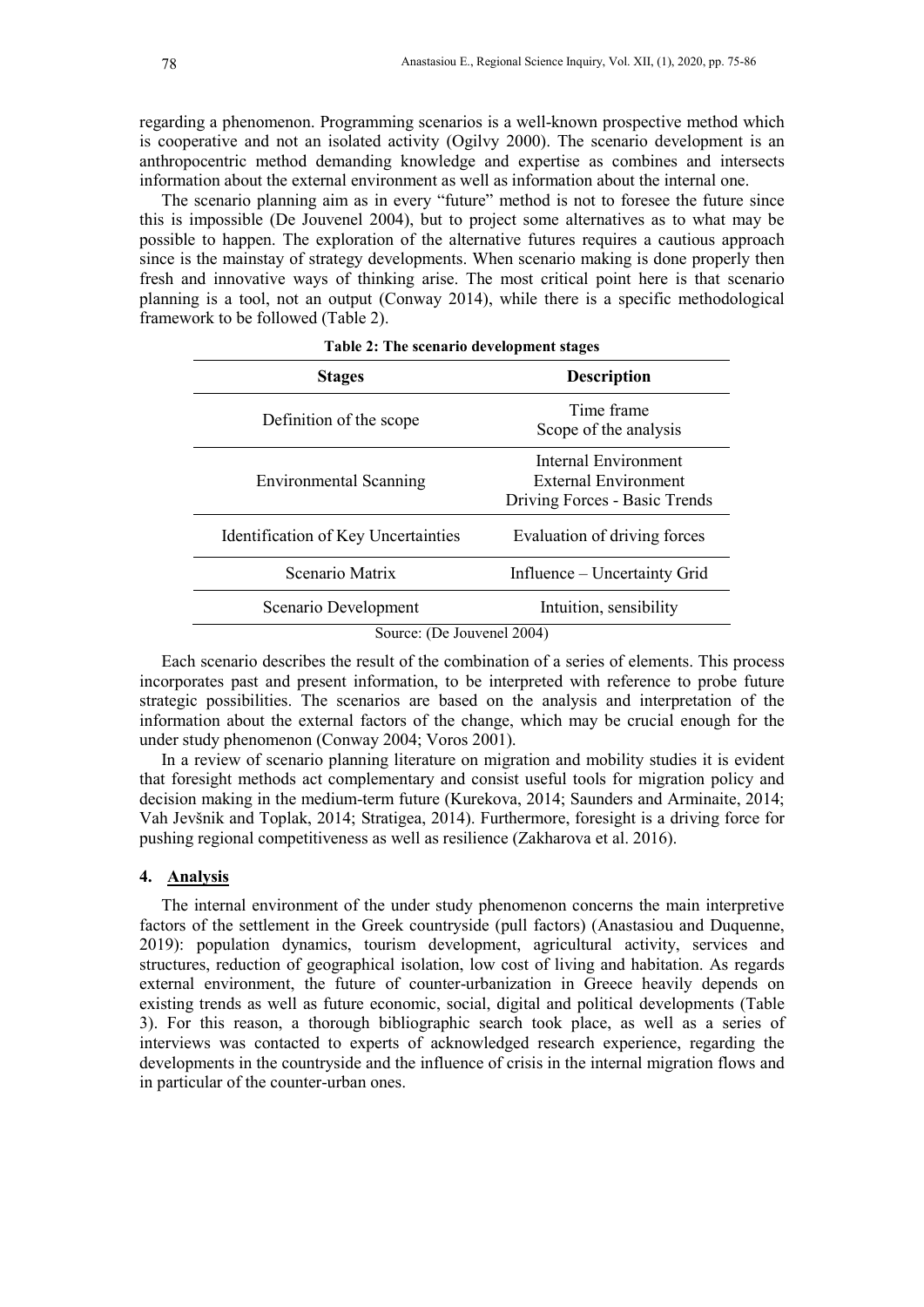| <b>Drivers of</b><br>Change                     | Elements that define the degree of uncertainty                                                                                                                                                                                                                                                                                                                                                                                                                                  | Uncertainty |
|-------------------------------------------------|---------------------------------------------------------------------------------------------------------------------------------------------------------------------------------------------------------------------------------------------------------------------------------------------------------------------------------------------------------------------------------------------------------------------------------------------------------------------------------|-------------|
| Labor Market<br>and<br>Unemployment             | Development of Occupation, Work cycle index in the<br>provision of accommodation and food service activities,<br>Reforms in the labor market, Employees pay, Working<br>Poor, Total unemployment, Youth unemployment,<br>Long-term unemployment                                                                                                                                                                                                                                 | High        |
| <b>Brain Drain</b>                              | Development of the external flows of human resources,<br>Gender and age migration balance (20-39 years), High<br>specialization of external migrants, Tension of<br>repatriation of foreign migrants, Social distrust                                                                                                                                                                                                                                                           | Medium      |
| Demographic<br>Developments                     | Low fertility rates, High life expectancy, Demographic<br>aging Increase of the aged population, Negative<br>migration balance, Negative natural balance, OECD,<br>UNPP, Eurostat and Dianeosis Predictions                                                                                                                                                                                                                                                                     | Low         |
| Digital<br>Integration                          | ICT development, Digital Economy and Society Index<br>(SEDI), limited broadband connection of high speed,<br>high broadband coverage of rural areas, Connectivity,<br>Specialization of human capital in ICT, Digitization of<br>public services, Digital skills, Private investment for<br><b>NGA</b>                                                                                                                                                                          | Medium      |
| Development of<br>Economy                       | International Economy, Change of domestic<br>production, Growth rate, Household consumption,<br>Evolution of private investment, Competition, Public<br>Debt, Primary surplus, Inflation, Trade balance,<br>Poverty risk                                                                                                                                                                                                                                                        | High        |
| New<br>Consumption<br>and Production<br>Pattern | Environmental protection, Healthy life, Consumers'<br>perceptions, Price-quality-origin-Food safety, Classical<br>intensive production challenge, Multilateralism,<br>Incorporation of new and innovative technologies,<br>Precision agriculture, Occupational opportunities in the<br>primary sector, Average age of farmers, Rural Income,<br>Attractiveness of the Agricultural Occupation,<br>Education & Training of Farmers and Agronomists,<br>Implementation of the CAP | High        |
| Political<br>Stability                          | Lack of representation (Parties, Parliament,<br>Government) Quality of Governance Institutions,<br>Ineffective Public Sector, Corruption, Bureaucracy,<br>Opacity, Favoritism, Unreliability, Disputes in<br>Institutions - Leadership - Trade Unions, Low<br>expectations of citizens, Electoral abstention, "Much<br>Representation - Little Democracy"                                                                                                                       | High        |
| International<br>Relations                      | Terrorism, Refugee issue, Environmental protection,<br>Brexit, Increase in extreme nationalist forces, Foreign<br>Policy of the USA (North Korea, China, Saudi Arabia),<br>Middle East-Rising Market<br>Source: Author's compilation                                                                                                                                                                                                                                            | High        |

**Table 3: External Environment: Definition of Uncertainty level** 

The intersection of the drivers of change (external environment) in combination with the main interpretive factors of the settlement to the Greek countryside is illustrated in the Influence-Uncertainty Grid (Table 4). The factors' matrix represents to what extend the researcher thinks that every driver of change influences the internal migration, in relation to the extent of uncertainty of its development in the medium-term future.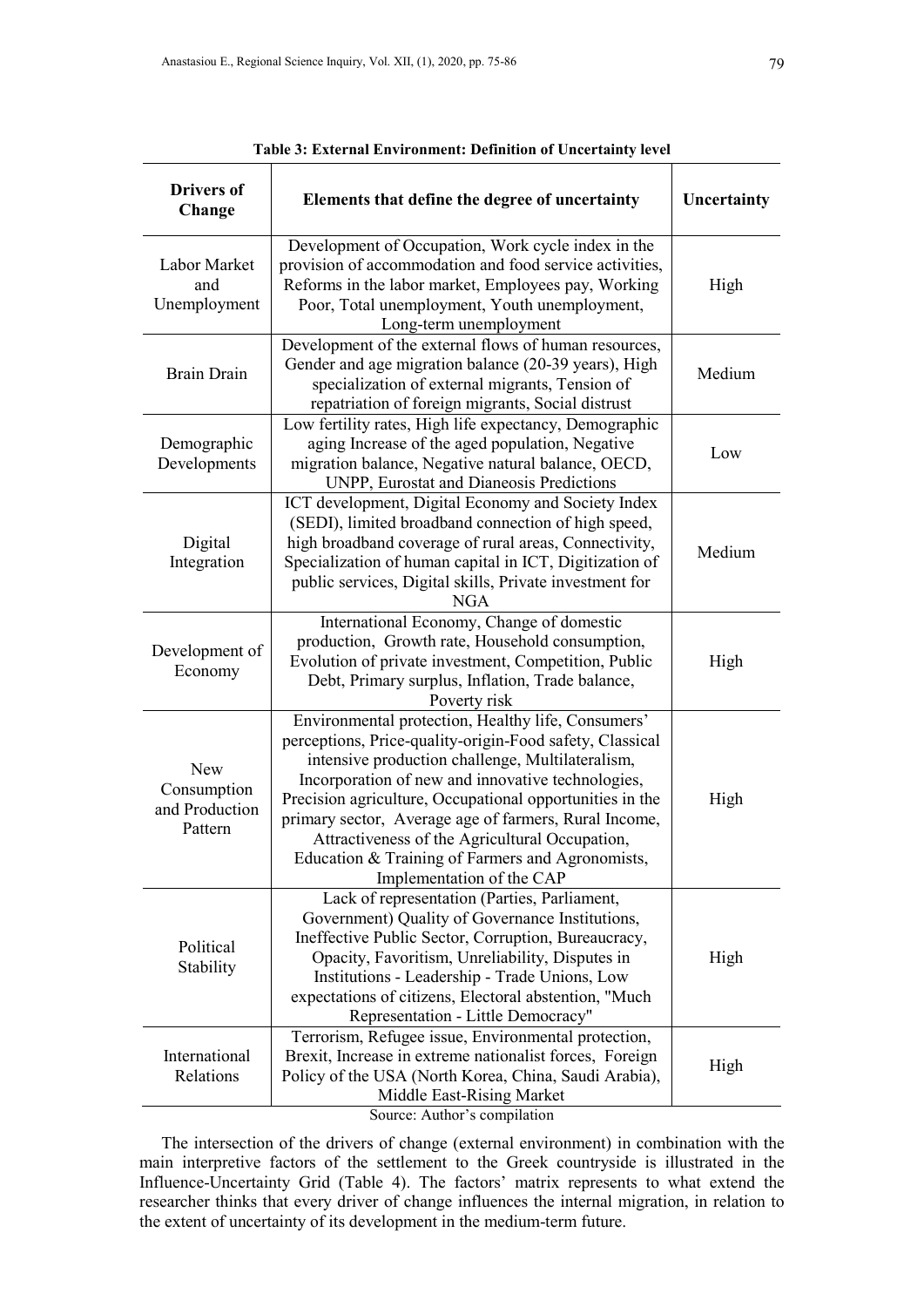| <b>Influence - Uncertainty</b> | <b>Components</b>                                                                                 |  |
|--------------------------------|---------------------------------------------------------------------------------------------------|--|
| High - High                    | Labor Market and Unemployment<br>Development of Economy<br>New Consumption and Production Pattern |  |
| High - Medium                  | Digital Integration<br><b>Brain Drain</b>                                                         |  |
| High - Low                     | Tourists Attractiveness<br>Internal Population Dynamic                                            |  |
| Medium - Low                   | Geographical Isolation                                                                            |  |
| Low - Low                      | <b>Population Developments</b>                                                                    |  |
| Medium - High                  | Supply of Structures and Services                                                                 |  |
| Low - High                     | <b>Political Stability</b><br><b>International Relations</b>                                      |  |

**Table 4: Influence – Uncertainty Grid** 

Source: Author's compilation

The Strategic Thinking methodology defines extensively and precisely the way of building the scenarios. However, since the analysis concerns a predominantly qualitative approach, the development of potential future scenarios to a large extend involves the subjective perception of the researcher concerned.

## **5. Results**

The drivers of change (components) involved in the final grid of scenarios are those that, according to the researcher, show High-High, Medium-High and High-Medium levels of influence-uncertainty as concerns counter-urbanization in Greece. All drivers of change are featured, each one along with three alternative hypotheses, regarding their development within the study period (Table 5). The alternative hypotheses illustrate three potential outcomes of the drivers of change, as regards the settlement in the countryside: The first hypothesis illustrates the adverse scenario, the second the moderate one, whereas the third depicts the best development of the settlement to the rural during the study period. According to scenario planning methodology the following suggestions are in force: the first three components concern the external environment, whereas regarding their participation in the scenarios it is recommended that two out of the three should be necessarily used. The fourth and fifth component concern the interpretive factors of the countryside's attractiveness and the methodological frame points out the participation of at least one out of the two in order to build a scenario. Finally, the sixth and seventh components concern the external environment of the analysis and their participation in the scenarios' formation is optional.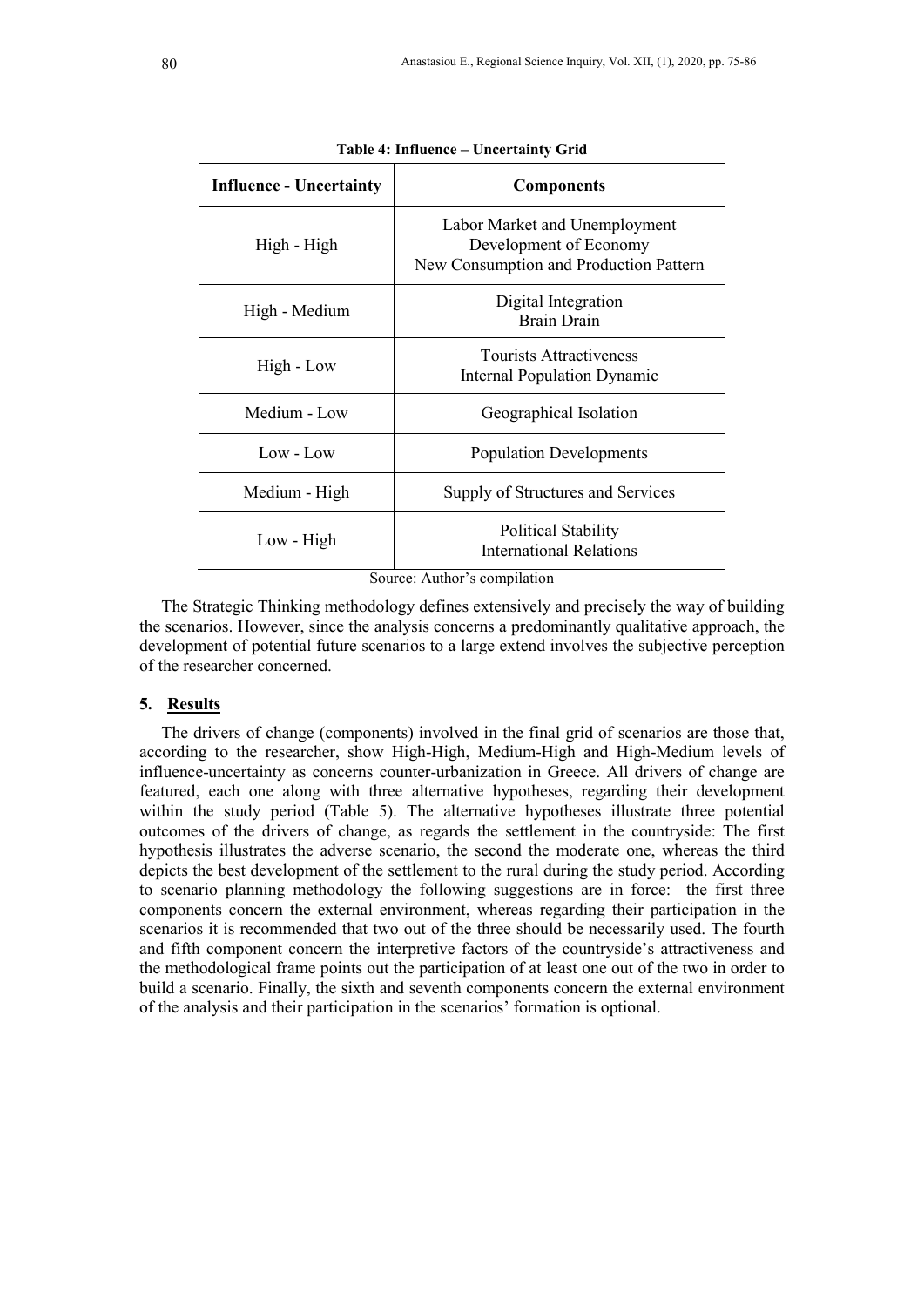|                                              |                                                                                                                | <b>HYPOTHESES</b>                                                                                   |                                                                               |  |
|----------------------------------------------|----------------------------------------------------------------------------------------------------------------|-----------------------------------------------------------------------------------------------------|-------------------------------------------------------------------------------|--|
| <b>Drivers of Change</b>                     | <b>HYPOTHESIS1</b>                                                                                             | <b>HYPOTHESIS 2</b>                                                                                 | <b>HYPOTHESIS 3</b>                                                           |  |
| Labor Market and<br>Unemployment             | Persistence of the<br>unemployment level<br>and jobs cut                                                       | Limited downward<br>trend and keep of<br>unemployment at<br>high levels                             | Progressive reduction<br>in unemployment and<br>creation of new jobs          |  |
| Economy                                      | Stagnation in current<br>levels                                                                                | Limited and slow<br>recovery                                                                        | Intense and fast<br>recovery                                                  |  |
| New Consumption<br>and Production<br>Pattern | Application of<br>obsolete productive<br>practices & not<br>essential changes in<br>the consumer's<br>attitude | Limited application<br>of new practices $\&$<br>not gradual change in<br>the consumer's<br>attitude | Important turn to new<br>productive<br>procedures and<br>consumption patterns |  |
| <b>Internal Population</b><br>Dynamics       | Reversion                                                                                                      | Stability                                                                                           | Durability                                                                    |  |
| Tourist<br>Attractiveness                    | Decline in tourism<br>activity                                                                                 | Stability in tourism<br>activity                                                                    | Growth in tourism<br>activity                                                 |  |
| Supply of Structures<br>and Services         | Stop of several<br>structures' operation                                                                       | Keep of the existing<br>structures                                                                  | Creation of new<br>structures                                                 |  |
| Digital Integration                          | Keep of the lag                                                                                                | Progressive digital<br>development                                                                  | Intensification of<br>digital growth                                          |  |
| Source: Author's compilation                 |                                                                                                                |                                                                                                     |                                                                               |  |

Theoretically, 343 possible hypotheses combinations result from the Scenarios Grid. However most of these combinations don't have reasonable interpretations. To what extent can the "keep of unemployment level" hypothesis be in line with "Intense and fast recovery" in the economy? Consequently, the most rational combinations were looked into and finally five main scenarios were built. The first scenario constitutes the most unfavorable, while the

fifth one would be the most ideal.

Scenario 1: Stop of the settlement trend to the countryside and upward urbanization trends

The exceptionally adverse scenario1 includes hypotheses which not only interrupt the settlement to the countryside, but on the contrary they favor urbanization trends. There emerge strong indications that the counter-urbanization stops, given that the hypotheses' crosschecking pave the way for further urbanization. In this scenario Greece has gotten away from the financial nadir; however, that has not been perceptible at a micro-economic level. Preservation of the unemployment, ceteris paribus, stirs up mobility in the internal part of the country. A potential progressive reduction in unemployment and the creation of new jobs, in combination with the rest of the components, encourages a part of rural population to move to the urban areas. On the contrary, it discourages urban inhabitants to migrate to the countryside.

This concept is further enhanced by the fact that the negative perception about the rural sector is still in force. At the same time the classic pattern of the Greek traditional farming keeps preserving its dynamics, resulting in the non-application of new methods and practices. Consequently, young capable people who have the know-how needed to revive Greek farming and to promote their agricultural holding are discouraged. So, they find their way out by seeking occupational opportunities in the urban space, where more possibilities arise. Therefore, despite the fact that agriculture is important both in food production as in occupation, young people don't regard farming as attractive. As a result, the number of farmers is continually decreasing and the countryside is finally deserted by its population.

Furthermore, the Greek countryside is characterized by a relative inadequacy when it comes to its structures and services, having to do with residents' need coverage (such as police stations and health centers). On top of that, the municipal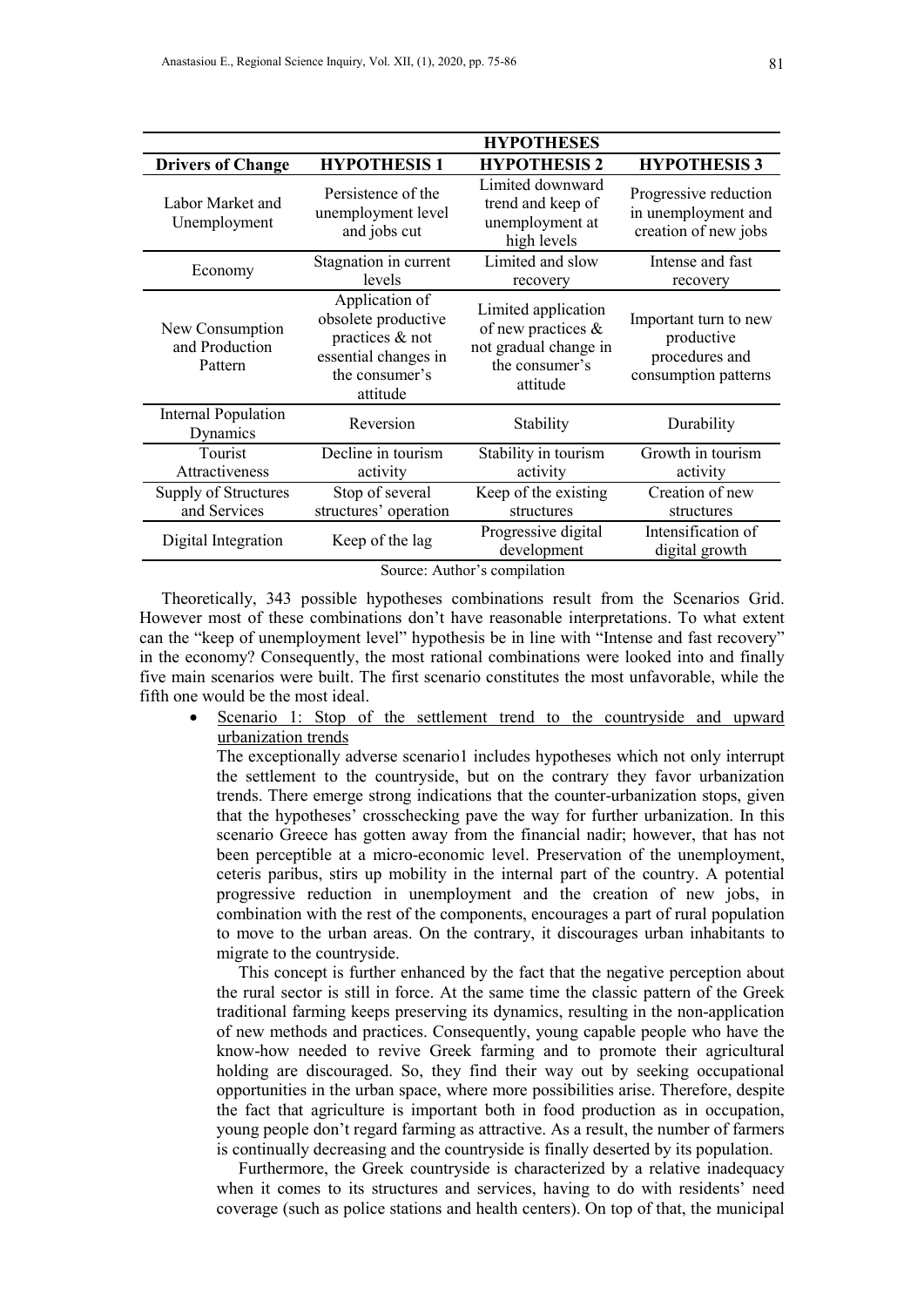units are digitally isolated, resulting in the inhabitants; introversion both socially and professionally. A component of equal importance is that of the population dynamics of the countryside. Some rural areas' reversion of their relative dynamics (due to retirement, decrease in the number of births or the negative inflows of young people and households) create desertification conditions. The shortage of occupational opportunities along with the development of a social identity lead young people to abandon the countryside and move to an urban center, so that they may be able to seek better life prospects.

Scenario 2: The Greek countryside grows old and attract the elderly

Scenario 2 satisfies the settlement conditions of the elderly population's mobility from the urban space to the countryside. The limited downward trend in unemployment and the economy's stabilization in the current variable levels, create negative improvement conditions in labor market. In this regard, Greek countryside keeps suffering and the possible option to the young's labor impasse would be the settlement to the urban space.

The intensified aging plays a defining role, given that foresight analysis set pensioners as a particularly important group in the intensity measurement of the settlement to the countryside. According to scenario, the internal population dynamics in rural areas will be reversed. In other words, the population in rural areas will be aging without being renewed. Therefore, it becomes known that although a part of the high intensity inflows to the rural is motivated by the pensioners, the areas whose population ages, tend to attract aging. This special population group bears the following unique characteristics: within the frame of retirement they are not interested in the economic activity of an area, since their living does not depend on this. Furthermore, pensioners don't easily change their consumption habits. Consequently, the rural space component cannot be taken into account, as pensioners do not play an active role in it either as producers or as consumers.

The rural areas that describe the scenario 2 are neither insular nor coastal, but mountainous with a relative level of tourism. In Greece, there is a trend towards agro-tourism and especially mountain-alternative tourism, but it cannot be anticipated in advance that it will flourish or will decline in the coming years. The preservation of poor digital integration is not a phenomenon that affects the elderly's migratory destination choice, as opposed to young people. In contrast, preservation of the existing structures and services are important assets, as they provide to the elderly a relative sense of safety and health.

#### Scenario 3: Preservation of the current settlement trend to the countryside

It could be claimed, to some extent, that Scenario 3 illustrates the current situation in Greece. The settlement in the Greek countryside by 2030 is expected to evolve preserving the same intensity as the last population census. This is essentially the 'status quo' of rural areas. This scenario's conditions are not suitable for internal movements into the non-urban space. However, there are tangible signs that the share of people who are severely affected by the general situation in Greece perceives the prospect of a shift in employment as well as in life as a whole.

The conditions favoring this mobility concern mostly the limited but slow downward unemployment trend and the persistence of comparatively high unemployment rates, as mentioned before. The limited but certain revival of the economy creates occupational perspectives in the countryside. In particular, those who suffer from recession in the urban centers will move to the rural, given that they own agricultural land to exploit. This is probably the most important motive for settling to a non-urban destination, since the conditions prevailing in the countryside (based on Scenario 3) are not adequate enough to justify such mobility. In particular, owing agricultural land in combination with young peoples' knowledge on primary sector along with the application of new practices, offer an important revival chance and further occupation opportunities. It is important to note that the development of such change in the primary sector is mainly due to the already existing population dynamic in specific rural areas.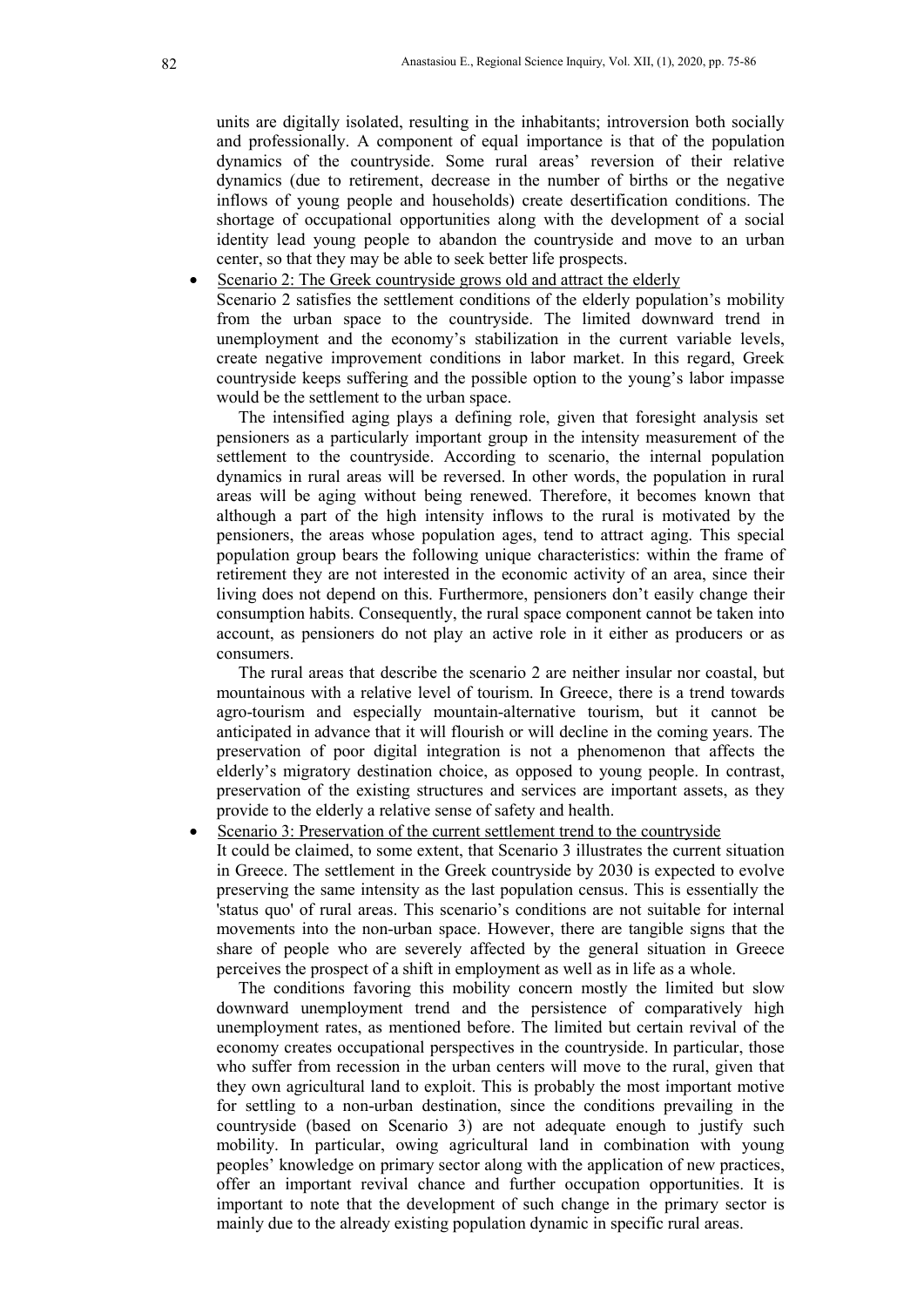As regards the digital integration component, the lag elongation acts suppressive to the migrating decision making, especially that of young people and households, as new technologies become essential in their everyday lives. What offsets this disadvantage is the preservation of the existing structures and services as it offers safety and reassures families with underage children. Concluding, recession made it possible for the agricultural sector to get into a growth path or at least a revival. It seems that the new population's settlement in the countryside in times of crisis benefited the entrepreneurship. It also contributed to the development of a more effective and innovative agriculture, which could potentially contribute to the installation of other young people, but provided that the infrastructure and the evolution of technology are improved.

#### • Scenario 4: Intensification of the settlement in the countryside

Scenario 4 show the prerequisites so that the population settlement from the urban space to the rural will be intensified, taking for granted that labor market and economy by 2030 will remain at the same levels as today's. This is essentially a negative scenario regarding the general economic context in Greece, which nevertheless creates the conditions for the revival of the rural areas. This particular scenario suggests that there are population groups that choose to move in the countryside so as to change their lifestyle and search for better living conditions, close to the nature. This approach attributed to the relative downward trend of unemployment. Despite the current high levels, there has started a slow reversion of this trend and consequently the creation of new jobs.

The fact that young people leave the job search in the urban areas, especially under the increased chance of failure, and motivated by their engagement in activities which can be developed in the rural, reinforce their conviction of an essential change of lifestyle. On the other hand, there is this young group who despite of the improved level of the labor market, find it hard to join in the workplace on the grounds that the unemployment trend is kept at high levels. Being hard for the young people to enter the labor market is a fact that affects internal migration. Some Greeks regard countryside as an alternative solution to the recession. Other than the economy frame, conditions for the population's settlement to the countryside can be created, since there are prerequisites for occupation, especially in the tourism and primary sector.

From a different perspective, it could be said that the intensification is based on what countryside can offer to the potential newcomers, namely to the versatile dynamic of a settlement destination. The parallel and complementary development of tourism and agriculture boosts the intensification of the settlement, in areas which are proper to offer activities and cover not only the elderly needs but also those of the younger. Particularly important is the component of the progressive digital integration. That includes areas which can combine and offer alternative forms of occupation along with new applicable trends in agriculture. In other words, beyond social networking other types of entrepreneurship as well as digital services could be developed. Finally, settlement intensification is actually based on a triptych: (a) distrust of young people about the possibilities to find a job in urban areas (b) agriculture and tourist development (c) digital upgrade.

• Scenario 5: Settlement in the countryside as an intense phenomenon in the context of crisis

The uncertainty prevailing in Greece over the last decade is the basis for the Greeks' decision making for changing place of residence and population reclassification. Prior to 2008, ceteris paribus, in spite of counter-urbanization trends in specific rural areas, urbanization was the predominant trend of internal migration. Scenario 5 establishes a new rural revival pattern: the installation in the Greek countryside is not just a trend, but a phenomenon that emerges through an economic crisis period. It is absolutely interwoven with the high rates of unemployment, low job supplies and economic distress at microeconomic as well as macroeconomic level.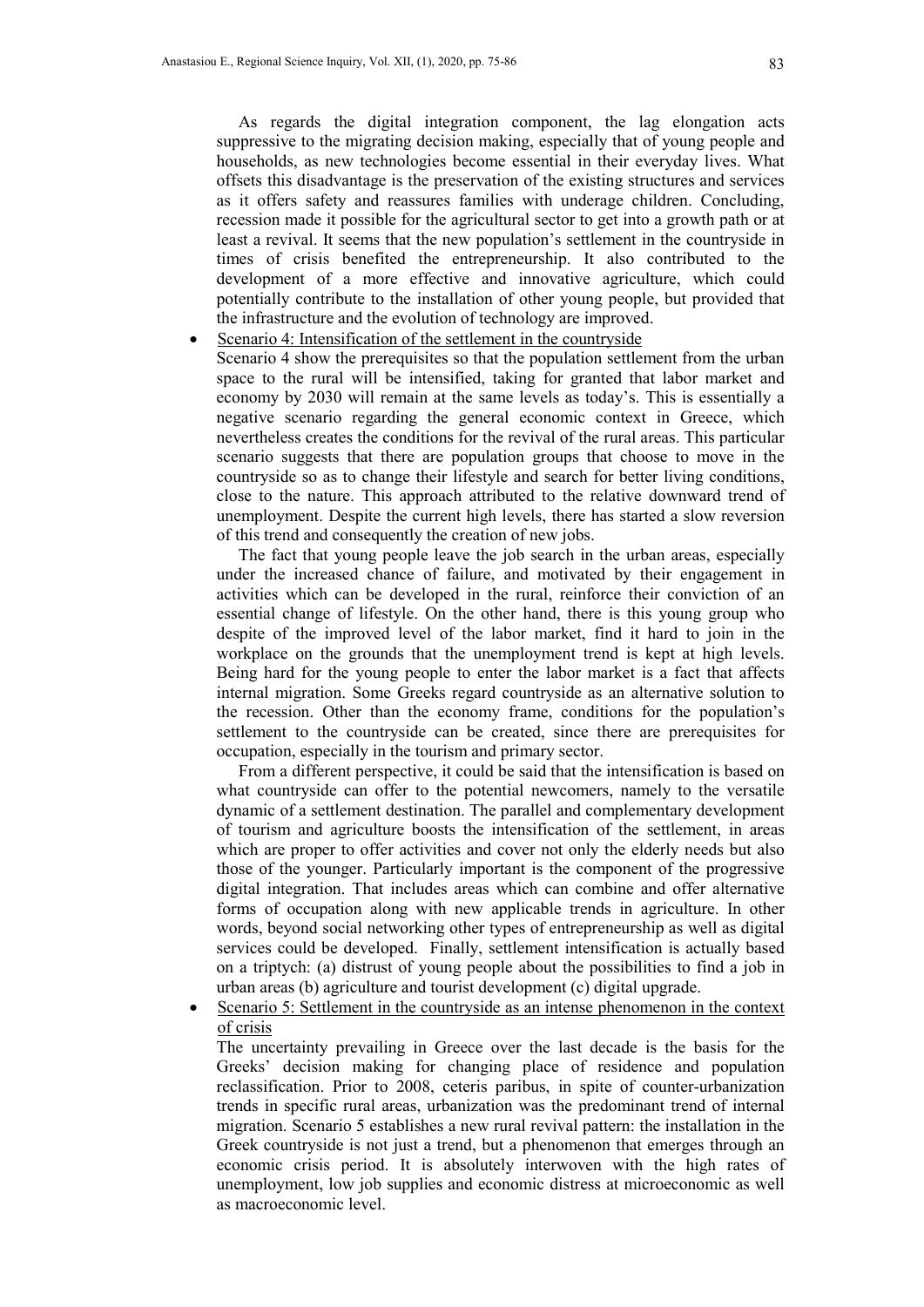In the last scenario establishment in the countryside is encouraged by a clearly recession-stricken environment. The financial crisis confirms that a part of Greek people makes the decision for inadvertent internal migration. Despite its negative aspect, crisis indirectly helped in the revitalization of certain areas of the countryside as well as the development of new forms of entrepreneurship. The sharp rise in unemployment is particularly affecting the urban centers. This fact combined with limited jobs has a negative impact on peoples' leaving urban areas and at the same time contributes to the outflows to the non-urban areas. The negative level of the unemployment rate has a positive impact on the change of migratory destination and in particular it pushes urban residents into the countryside. This is because limited opportunities and jobs are affected by adverse economic conditions, and therefore the workforce, in search of a longer-term solution, is turning to other areas of activity that are primarily developing in the non-urban areas.

Such areas of activity are the primary sector and the touristic ones. The primary sector is really starting to rejuvenate and this is due to the application of new practices and technologies. The recession of the Greek economy and at the same time significant unemployment among young people have made the agricultural profession quite attractive. There is a tendency for young people to return to agriculture, who are nevertheless investing in innovation, research and production technology for high value-added products and services, radically changing the classic and rather old-fashioned and obsolete practices and attitudes.

With regard to areas with increased tourist attractiveness it is clear that a variety of economic activities are developing and operating at the same time, which adds a clear dynamic to the area. The hypothesis of progressive digital development makes the scenario of intensifying the installation in the countryside even more attractive, as it offers a high sense of socialization and extroversion while facilitating the development of service delivery. In addition, digital integration provides the ground for the development of innovative methods of employment through electronic devices. The primary sector and tourism are developing substantially. Combined with the dynamics of rural areas and the progressive digital development, this scenario fulfills all the requirements for the Greek countryside to become a pole of attraction for young people and households.

### **6. Discussion**

Foresight methodologies pursue the data collection along with their comprehension so people can think in different and new ways for the future. This data can be collected by people or by analyzing documents and objects or both, while they can be analyzed using qualitative and/or quantitative techniques. However, to be used in strategy processes, data must be analyzed, interpreted, and used in a way that makes sense. The information derived from this analysis and interpretation allow for a better understanding of the past and the present, which provides the basis for the use of forecasting methods to explore possible future developments.

In the present paper, an effort has been made to create scenarios with the ultimate aim of making clear the prospects of the Greeks settling in the countryside in a ten-year horizon, with emphasis on a qualitative analysis method, scenario planning. In order to create the scenarios there was carried out an analysis of the conditions in the external environment –such as political, economic, social, digital, and demographic- and the attractiveness factors of the Greek countryside. The analysis has shown whether the installation in the countryside is a phenomenon established in Greece in conditions of economic crisis and secondly the most likely scenarios and conditions for this settlement to the countryside to last. The development of the scenarios surrounding the phenomenon of return to the countryside in Greece in times of crisis is primarily an unintended phenomenon, which is fueled and evolving due to the economic crisis. However, it has contributed to the revitalization of some rural areas, especially the areas that have experienced high inflows.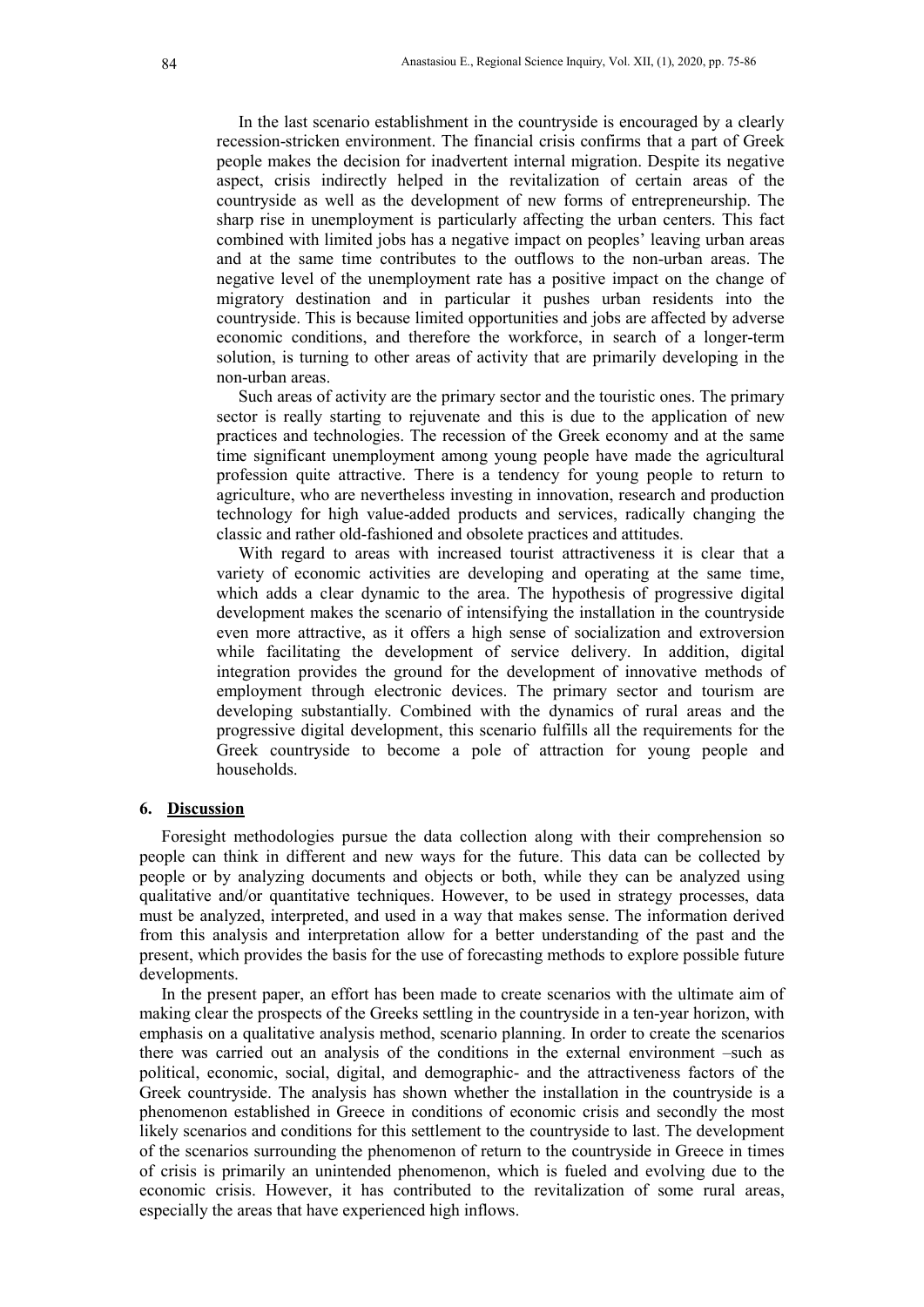Future developments are difficult to predict nevertheless they have a high impact on the policy recommendations. In turn, the lack of data lays the basis for a lack of policy. It is further acknowledged that the quantitative methodology used cannot reveal the empirical approach of internal mobility in a context of crisis. Nevertheless, this research provides useful insights on the importance of socioeconomic considerations in understanding mobility patterns, and it does respond to a stated call for more engagement with quantitative and experimental methods in rural mobility research.

### **References**

- Anastasiou, Evgenia, and Marie-Noëlle Duquenne. 2017. "Τhe return to the rural in greece during the last decade: a methodological approach of the potential spatial patterns." In Fifth International Conference of the Balkans Demography Τhe population of the balkans at the dawn of the 21st century, edited by Verica Janeska and Aleksandra Lozanoska, 331–54. Institute of Economics - Skopje, Ss. Cyril and Methodius University in Skopje Prolet 1, 1000 Skopje, Republic of Macedonia.
- Anastasiou, Evgenia, and Marie-Noëlle Duquenne. 2019. "Where Do Greeks Choose to Live? A Multi-Criteria Analysis for the Detection of Internal Migration Flows in Times of Crisis." 1.
- Anthopoulou, Theodosia, Nikolaos Kaberis, and Michael Petrou. 2017. "Aspects and Experiences of Crisis in Rural Greece. Narratives of Rural Resilience." Journal of Rural Studies 52: 1–11. https://doi.org/10.1016/j.jrurstud.2017.03.006.
- Anthopoulou, Theodosia, and Michael Petrou. 2015. "Aspects of Crisis and the Return to Rural Space: The Debate on Rural Resilience." Aehoros 20: 96-121 [in Greek].
- Central & East European Health Policy Network. 2012. "STRATEGIC SCENARIOS 2020 THE FUTURE OF CEE HEALTHCARE." http://www.ceehpn.eu/images/pdfs/Scenarios2020.pdf.
- Conway, Maree. 2004. "Scenario Planning : An Innovative Approach to Strategy Development." Most. 2004.
- Conway, Maree. 2014. "Foresight : An Introduction A thinking futures reference guide." Melbourne. Dimelli, Despina P. 2016. "Planning Settlements in the Greek Islands." Regional Science Inquiry VIII (1): 23–38.
- Duquenne, Marie-Noëlle. 2009. "Attractiveness and the Small and Medium-Sized Cities of Greece." In 25 Texts on Spatial Planning and Development, Collective Volume for the 25th Year of the Department of Spatial Planning, Urban Planning and Regional Development, University of Thessaly, 119–30. Volos: University Publications of Thessaly, [in Greek].

Gkartzios, Menelaos. 2013. "'Leaving Athens': Narratives of Counterurbanisation in Times of Crisis." Journal of Rural Studies 32: 158–67. https://doi.org/10.1016/j.jrurstud.2013.06.003.

- Gkartzios, Menelaos, Kyriaki Remoundou, and Guy Garrod. 2017. "Emerging Geographies of Mobility: The Role of Regional Towns in Greece's 'Counterurbanisation Story.'" Journal of Rural Studies 55 (October): 22–32. https://doi.org/10.1016/J.JRURSTUD.2017.07.011.
- Gkartzios, Menelaos, and Karen Scott. 2015. "A Cultural Panic in the Province? Counterurban Mobilities, Creativity, and Crisis in Greece." Population, Space and Place 21 (8): 843–55. https://doi.org/10.1002/psp.1933.
- Gousios, Dimitrios. 1999. "Countryside, Rural Area and Town: From the Agriculturalization to the Local Development." In The Development of Greek Cities: Interdisciplinary Approaches to Urban Analyses and Policy, edited by Dimitrios Oikonomou and Georgios Petrakos. Gutenberg [in Greek].
- Hadjou, Lamara, and Marie-Noëlle Duquenne. 2013. "A Theoretical and Methodological Approach of «fragile» Areas: The Cases of Greek Regions Crossed by Egnatia Road." Regional Science Inquiry V (2): 45–58.
- Jouvenel, Hugues De. 2004. "Invitation à La Prospective." http://www.futuribles.com.
- Kasimis, C., and A.G. Papadopoulos. 2013. "Rural Transformations and Family Farming in Contemporary Greece." In Agriculture in Mediterranean Europe: Between Old and New Paradigms, edited by D. Ortiz-Miranda, A. Moragues-Faus, and E. Arnalte- Alegre, 263–93. Emerald Group Publishing Limited.
- Kotzamanis, Byron, and Zacharoula Michou. 2010. "Where I Was Born, Where I Live? Geographical Mobility in Greece, a First Spatial Approach." Demo News 11: 1–6.
- Koutsou, Stavriani, and Theodosia Anthopoulou. 2008. "Rural In-Migration and Productivist Systems: Spatial and Social Reproductions of Rurality." In Rurality, Society and Space. Athens: Plethron.
- Kurekova, Lucia. 2014. "Developing Future Scenarios of Demographic, Migratory and Labour Market Processes." 5. Bratislava.
- Ogilvy, J. 2000. Scenario Planning, Critical Theory and the Role of Hope, Knowledge Base of Futures Studies (1 St Edition). Brisbane: Foresight International.